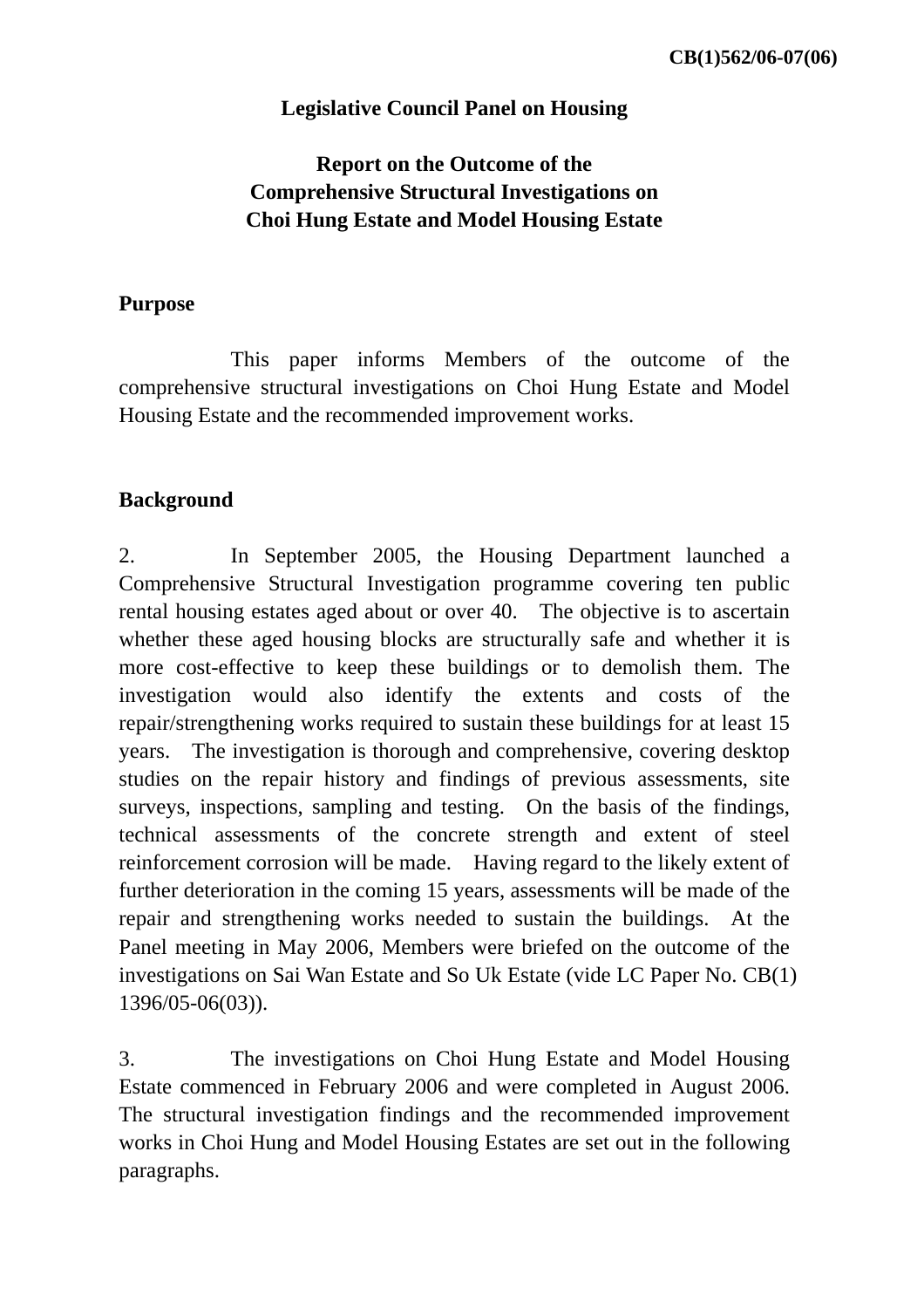4. Choi Hung Estate was completed between 1962 and 1964, providing 7 455 flats in 11 domestic blocks of 7 to 20 storeys. An estate plan is at **Annex A**.

5. The results reveal that all buildings in Choi Hung Estate are structurally safe but have been deteriorating to varying extents. To sustain the buildings for 15 years or more, structural repair and improvement works are required in various parts of the buildings<sup>1</sup>. In addition to the repair works, various improvement works including construction of lifts at three lower blocks (Kam Hon, Kam Pik and Kam Wah Houses) will be carried out under the Total Maintenance Scheme (TMS) programme in order to further enhance the living environment of the Estate.

### **Model Housing Estate**

6. Model Housing Estate comprises 7 blocks. Two 34-year-old blocks of 20 to 21 storeys contain 422 flats. The other five 54-year-old lower blocks of 5 to 6 storeys contain 245 flats. An estate plan is shown at **Annex B**.

7. The investigation reveals that all the building blocks are structurally safe. The structural conditions of all the blocks are generally good. Only local repair works are required to sustain the buildings for 15 years or more. In addition to these repair works, general estate improvement works will be carried out under the TMS programme to improve the living environment. Our study reveals that it is technically not feasible to provide lifts in the lower blocks.

8. Members are invited to note the findings of comprehensive structural investigations on Choi Hung Estate and Model Housing Estate.

Housing, Planning and Lands Bureau December 2006

 $\overline{a}$ 

<sup>1</sup> The required structural repair and improvement works include repairs/waterproofing to floors of toilets, kitchens, empty bays and refuse rooms, replacement of existing grille block walls at empty bays by glass block walls and repairs/strengthening of empty bay slabs, structural repairs to some other structural elements, repairs to defective expansion joints and defective waterproofing at roof and replacement of dilapidated water tanks at roof.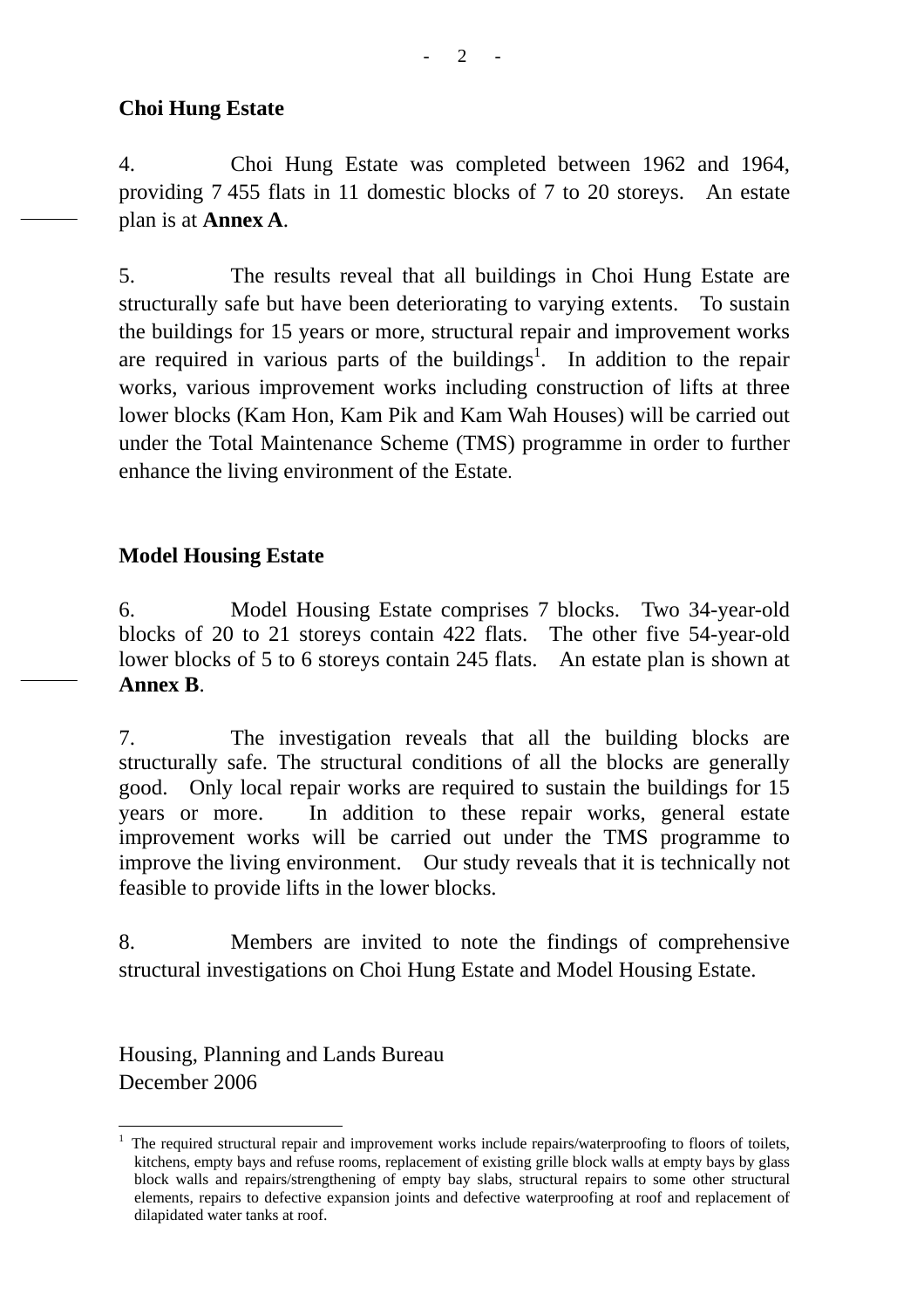# **Annex A**

# **Choi Hung Estate Estate Plan**